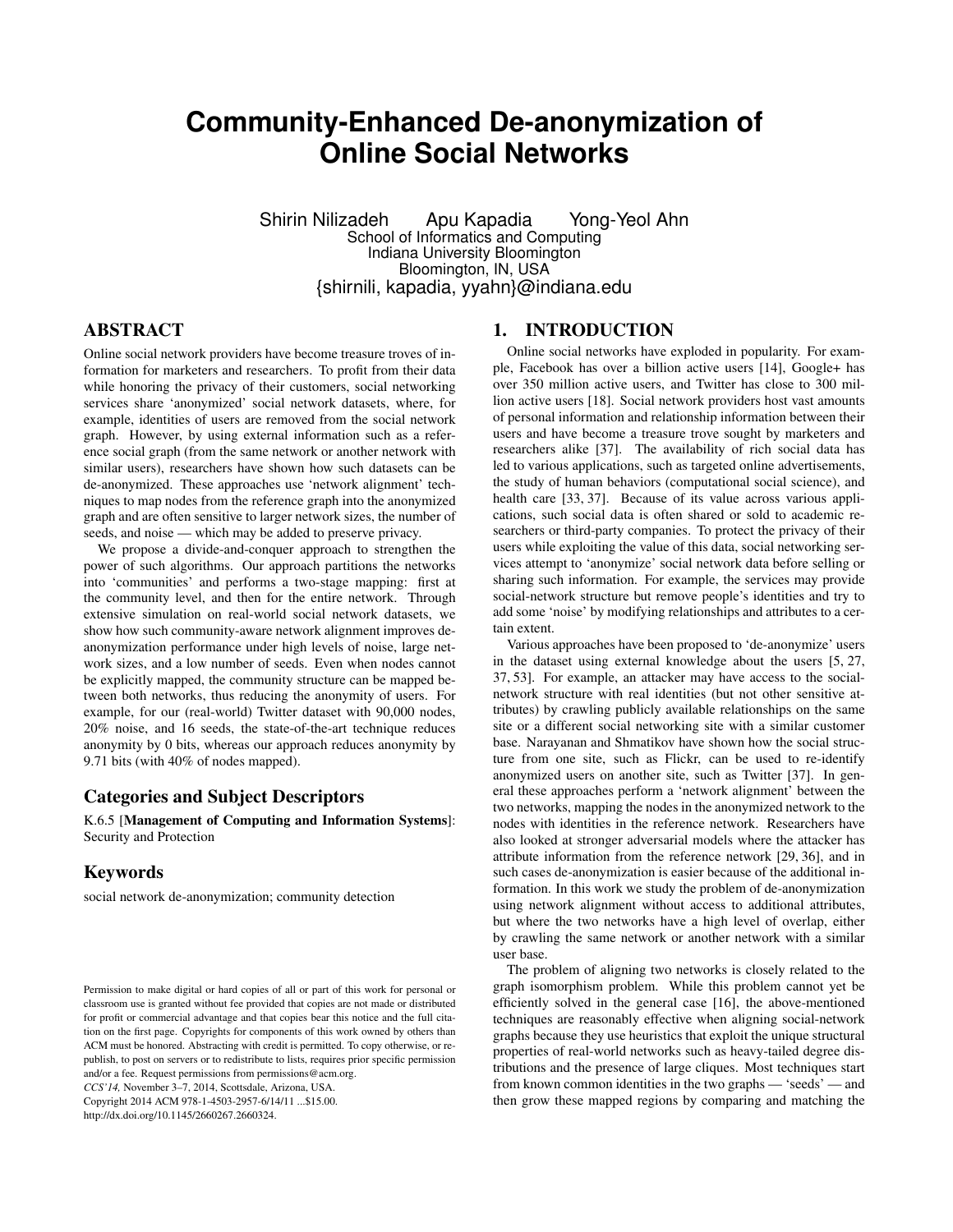local (microscopic) properties in each graph. As we show, these techniques require a high number of seeds and are often sensitive to high levels of noise (e.g., where a certain fraction of edges is 'rewired'). Furthermore, as the networks grow, microscopic structures are increasingly replicated across the entire network, making it hard to map nodes based solely on local properties.

*Our contributions.* In this paper we leverage 'mesoscopic'<sup>[1](#page-1-0)</sup> properties of social networks for enhanced de-anonymization that is more robust to noise and a low number of seeds, and scales easier with large network size. Our approach leverages 'community detection' techniques to partition the networks into 'communities', i.e. dense subgraphs that capture social structure [\[15,](#page-10-5) [17\]](#page-10-6). Our proposed approach divides the problem into smaller sub-problems that can be solved by leveraging existing network alignment methods recursively on multiple levels. First, our approach maps the community structure of two graphs (which may overlap imperfectly) by considering the community structure as a coarse-grained graph. It then applies the network mapping technique to the nodes inside each community (along with a 'seed enrichment' phase) and finally to the entire graph. Through extensive simulations on real social network datasets, we suggest that our 'community boosting' technique generically provides a significant improvement to microscopic mapping algorithms, such as the one by Narayanan and Shmatikov (subsequently we refer to their algorithm as the "NS" algorithm) [\[37\]](#page-11-0), and enhance their performance in a way that is more robust to noise and large network sizes.

Another major contribution is our analysis of the 'degree of anonymity' of users in the graph. Even when the explicit mapping of *nodes* is far from complete, we show that the mapping of *communities* may markedly reduce the degree of anonymity of users, since the probability distributions of potential mappings results in less uncertainty thanks to the mappings between communities. For example, we show that for our Twitter dataset with 90,000 nodes, 15% edge noise, and 16 seeds that the NS technique reduces anonymity by 2.6 bits (with 33% of nodes explicitly mapped), whereas our approach reduces anonymity by 13.17 bits (with 65% of nodes mapped). For the same dataset, with 20% edge noise and 16 seeds, the NS technique reduces anonymity by 0.0 bits (with almost no node explicitly mapped), whereas our approach reduces anonymity by 9.71 bits (with 40% of nodes mapped).

# 2. DEFINITIONS AND ATTACK MODELS

In general, de-anonymization is defined as "a data mining strategy in which anonymous data is cross-referenced with other data sources to re-identify the anonymous data source".<sup>[2](#page-1-1)</sup> The idea is to collect enough information about an anonymous individual and enrich his/her profile. This profile can then be linked to other public information to attach an identity to the data. Social network deanonymization usually concerns the problem of cross-referencing two or more social graphs to enrich anonymous users' profiles and re-identify them. Some attacks use only network structures, while others exploit user attributes such as user names and group memberships [\[29,](#page-11-3) [37,](#page-11-0) [53\]](#page-11-2). We now formalize the models and definitions used in our work.

# 2.1 Definitions and assumptions

We interchangeably use the terms "network", "node", and "link" with "graph", "vertex", and "edge", respectively. All networks we use in this paper are undirected.

DEFINITION 1. A graph,  $G\langle V, E \rangle$  is a set of vertices V that *represents the users in the network and a set of undirected edges*  $E \subseteq \{e = (u, v) : u, v \in V\}$  *that represents links between users. In a social network, for example, edges would correspond to social relationships. We denote the degree of a node by*  $k_v$ *. Let*  $N = |V|$ *be the total number of nodes in* G*.*

DEFINITION 2. *A graph* G*'s community structure (*C*) is a disjoint partition of vertices in G, namely*  $C = \{c_1, c_2, \ldots, c_k\}$ , *where*  $c_i \neq \emptyset$  *and*  $c_i \cap c_j = \emptyset$  *if*  $i \neq j$  *for*  $i, j \in \{1, 2, \ldots, k\}.$ *While there are many alternative definitions of communities [\[4,](#page-10-7) [15,](#page-10-5) [40\]](#page-11-5), in this paper communities are defined by Infomap algorithm [\[45\]](#page-11-6), which finds a partition that minimizes the average number of bits per step required to describe trajectories of random walkers.*

# 2.2 Attack model

Online social network providers release anonymized social networks to third-parties for various purposes including targeted advertising, developing new applications, academic research, and public competition [\[20,](#page-10-8)[43\]](#page-11-7). We assume the recipient of this data, if malicious, may try to de-anonymize the social network by explicitly mapping nodes in the extreme case and/or reducing the uncertainty of mappings to the greatest extent possible.

We assume the adversary has access to two networks,  $G\langle V, E \rangle$ and  $G'(V', E')$ , where  $V \cap V \neq \emptyset$ , and  $E \cap E' \neq \emptyset$ . We focus on the cases where  $V \approx V'$  and  $E \approx E'$ , i.e. where the vertices and edges are approximately the same. The difference in these sets is characterized more formally by a 'noise' parameter (see Section [6.2\)](#page-6-0).

One of these networks is anonymized and contains sensitive private information associated with the (anonymized) nodes in the graph. The goal of an attacker is to align the anonymized network with the other, 'reference' network, re-identify anonymized users, and reveal the private information obtained from the anonymized network. If both networks are anonymized, the problem changes from re-identification to profile enrichment where the attacker tries to align two networks and collect more data about the anonymous users.

# <span id="page-1-2"></span>3. BACKGROUND

# 3.1 Re-identification algorithm by Narayanan and Shmatikov (NS)

Our algorithm is designed to leverage existing mapping methods. For our evaluation, our algorithm is built upon the re-identification algorithm by Narayanan and Shmatikov [\[37\]](#page-11-0). Their algorithm runs in two stages: 'seed detection' and 'propagation'. In the seeddetection step the algorithm maps a small number of users (seeds) between two networks by searching for unique subgraphs. The propagation step expands the set of matched users by incrementally comparing and mapping the neighbors of the previously mapped seeds.

#### *3.1.1 Seed identification*

Narayanan *et al*. [\[35,](#page-11-8) [37\]](#page-11-0) have proposed a seed identification algorithm that randomly samples a subset of  $k$ -cliques from the reference graph and finds the corresponding cliques in the other graph. For a chosen clique, the algorithm examines the degree sequence of

<span id="page-1-0"></span><sup>&</sup>lt;sup>1</sup>"Mesoscopic" is a term in physics used to refer to a granularity between microscopic and macroscopic.

<span id="page-1-1"></span><sup>2</sup>[http://whatis.techtarget.com/definition/de](http://whatis.techtarget.com/definition/de-anonymization-de-anonymization)[anonymization-de-anonymization](http://whatis.techtarget.com/definition/de-anonymization-de-anonymization)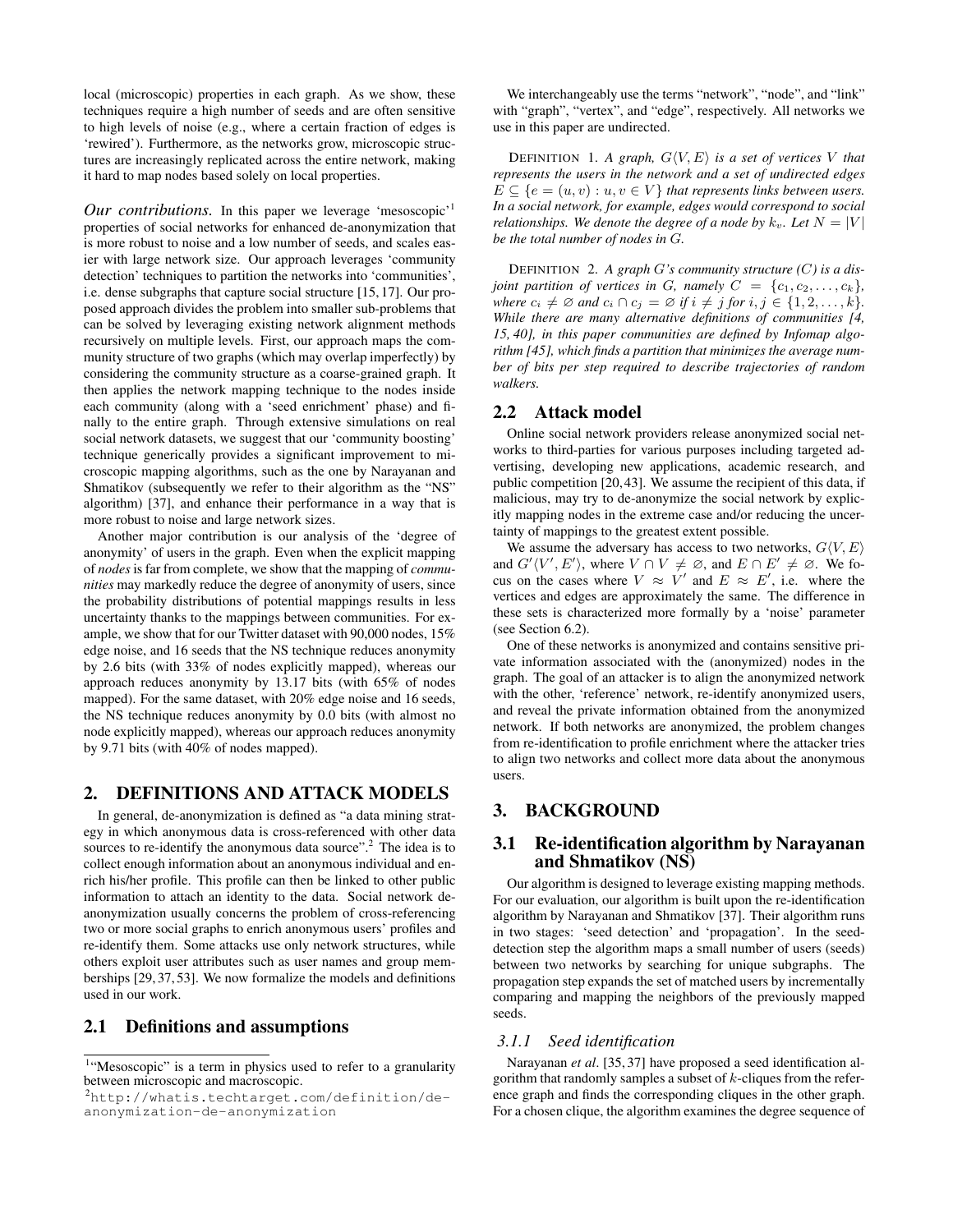the  $k$  nodes in the given clique and the number of common neighbors between each of  $\binom{k}{2}$  pairs of users. For each candidate clique in the other graph, the algorithm compares the two sequences and decides based on an error parameter,  $\theta$ , whether they are the same people or not. We use a similar approach for identifying initial seeds, which also helps in mapping communities (see Section [4.1\)](#page-2-0).

#### *3.1.2 Propagation*

In the propagation step, the algorithm expands the set of identified seeds. In each iteration, the algorithm randomly picks an already-mapped node pair  $(u, u') \in M$ , where  $u \in V$ ,  $u' \in V'$ , and  $M$  is the set of mappings. From the set of  $u$ 's unmapped neighbors, it picks a random node  $v$  then compares it with each unmapped node  $(v')$  in the set of  $u'$ 's unmapped neighbors. The similarity S between v and v' is defined as the number of v's neighbors that are already mapped to the neighbors of  $v'$ , divided by the square root of its degree, namely

$$
\mathcal{S}(v,v')\!=\!\frac{|\{(w,w')\colon\! w\!\in\!\mathcal{N}(v); w'\!\in\!\mathcal{N}(v'); \text{and}~(w,w')\!\in\!M\}|}{\sqrt{k_vk_{v'}}},
$$

where  $\mathcal{N}(v)$  is the set of v's neighbors. After calculating S for all potential candidates (the unmapped neighbors of  $u'$ ) and creating an ordered list of the scores  $(L)$ , the algorithm identifies the best  $(v'_1)$  and the second-best candidate  $(v'_2)$  that have the highest scores.  $v_1'$  is accepted as the counterpart of v if its score is sufficiently better than that of  $v_2'$ . The uniqueness of the best candidate is measured by 'eccentricity' as defined by

$$
ecc(L) = \frac{\mathcal{S}(v, v_1') - \mathcal{S}(v, v_2')}{\sigma(L)},
$$

where  $L$  is the ordered list of the similarity scores  $(S)$  of the unmapped neighbors of u', and  $\sigma(L)$  is the standard deviation of the values in L.

## <span id="page-2-1"></span>3.2 Community detection

Community detection (or graph partitioning) has received much attention from various fields, because community structure is a common characteristic of a wide variety of networks across domains and communities usually correspond to important subunits of the systems. For instance, the communities in social networks correspond to social circles and those in biological networks correspond to functional modules. Originally, graph partitioning was introduced to solve the problem of optimal allocation of processes in a distributed computing context [\[24\]](#page-10-9). Since then, graph partitioning and community detection has been actively studied across disciplines [\[15,](#page-10-5) [42,](#page-11-9) [46\]](#page-11-10). Although there is no concrete definition of a community that is agreed upon, communities usually refer to groups of nodes (people) that are densely connected to each other while having lesser connections to nodes residing outside of the community. A large number of community detection methods have been developed and they are widely applied to many domains of science [\[4,](#page-10-7) [15,](#page-10-5) [44\]](#page-11-11).

Although it is known that communities often overlap [\[4,](#page-10-7) [40\]](#page-11-5), we use disjoint, non-overlapping communities to simplify the problem. Among the variety of community detection methods, we employ the Infomap algorithm [\[1,](#page-10-10) [45\]](#page-11-6) here because it is one of the most widely accepted disjoint community detection algorithm; it was shown to excel in tests using synthetic benchmark networks [\[31,](#page-11-12) [32\]](#page-11-13). Also note that our goal is slicing the network into smaller, dense chunks, which may not correspond to meaningful social groups. In principle, myriad other community detection (or graph partitioning) approaches can be adopted to our framework, although we leave such exploration to future work.

# 3.3 Degree of anonymity

Pfitzmann and Kohntopp [\[41\]](#page-11-14) defined "anonymity" as the state of being not identifiable within a set of subjects, the anonymity set. Chaum [\[10\]](#page-10-11) first characterized the anonymity set as the measure of anonymity. This measurement has been used by several networks that provide anonymity for senders or receivers of messages [\[8,](#page-10-12) [25,](#page-10-13) [39\]](#page-11-15). Anonymity set size, however, does not take into account that different members may be more or less likely to send or receive messages. Based on a particular attack, also, these probabilities may differ. Serjantov and Danezis [\[47\]](#page-11-16) and also Diaz *et al*. [\[12\]](#page-10-14) used entropy to define degree of anonymity achieved by the users of a system towards particular attacker. This measurement depends on the distribution of probabilities and not simply the size of the anonymity set. The entropy of the system after the attack is compared against the maximum entropy, in which all  $N$  users are likely to be the originator of the message with equal probability  $\frac{1}{N}$ . The entropy of the system is defined as:

$$
H(X) = -\sum_{i=1}^{N} p_i \log p_i,
$$

where  $H(X)$  is the entropy of the network, N is the number of nodes in the network, and  $p_i$  is the probability associated with node i. As the maximal entropy is  $H_{\text{max}} = \log N$ , the attacker's information gain is  $H_{\text{max}} - H(X)$ , and thus the degree of anonymity is defined as the normalized entropy of the system:

$$
A(X) := 1 - \frac{H_{\text{max}} - H(X)}{H_{\text{max}}} = \frac{H(X)}{\log N},
$$

where  $0 \leq A(X) \leq 1$ . This value quantifies the amount of information the system is hiding. For instance,  $A(X) = 1$  indicates that the users in the network are completely anonymous.  $A(X) = 0.5$ indicates that 'half the bits' of privacy are lost compared to the uniform distribution, which corresponds to  $log N$  bits of privacy.

# 4. OUR APPROACH: COMMUNITY-ENHANCED DE-ANONYMIZATION

The key notion of our community-based de-anonymization framework is that network communities provide an effective way to divide-and-conquer the problem of de-anonymization, particularly because communities are known to capture meaningful, mesoscopic structural relationships even in the presence of noise [\[31\]](#page-11-12). After dividing the reference and anonymized graphs into communities, these communities can be mapped first, and then users can be matched and re-identified for each corresponding community. In particular, our approach can employ an existing 'communityblind' mapping algorithm such as the NS algorithm for *communityand node-level* mapping. Our approach is thus a 'communityaware' mapping algorithm built upon community-blind mapping algorithms.

Figure [1](#page-3-0) illustrates our proposed network alignment framework. Our algorithm has four steps: 1) community detection, 2) community mapping, 3) seed enrichment, and 4) global propagation. These steps are explained next.

### <span id="page-2-0"></span>4.1 Community mapping

The first step of our algorithm is detecting communities. As mentioned in Section [3.2,](#page-2-1) we use Infomap to slice both the reference and the anonymized networks into smaller, denser chunks. Nevertheless, any community detection (or graph partitioning) approach can be adopted to our framework. The next step is mapping communities that are found in the previous step. Our approach uses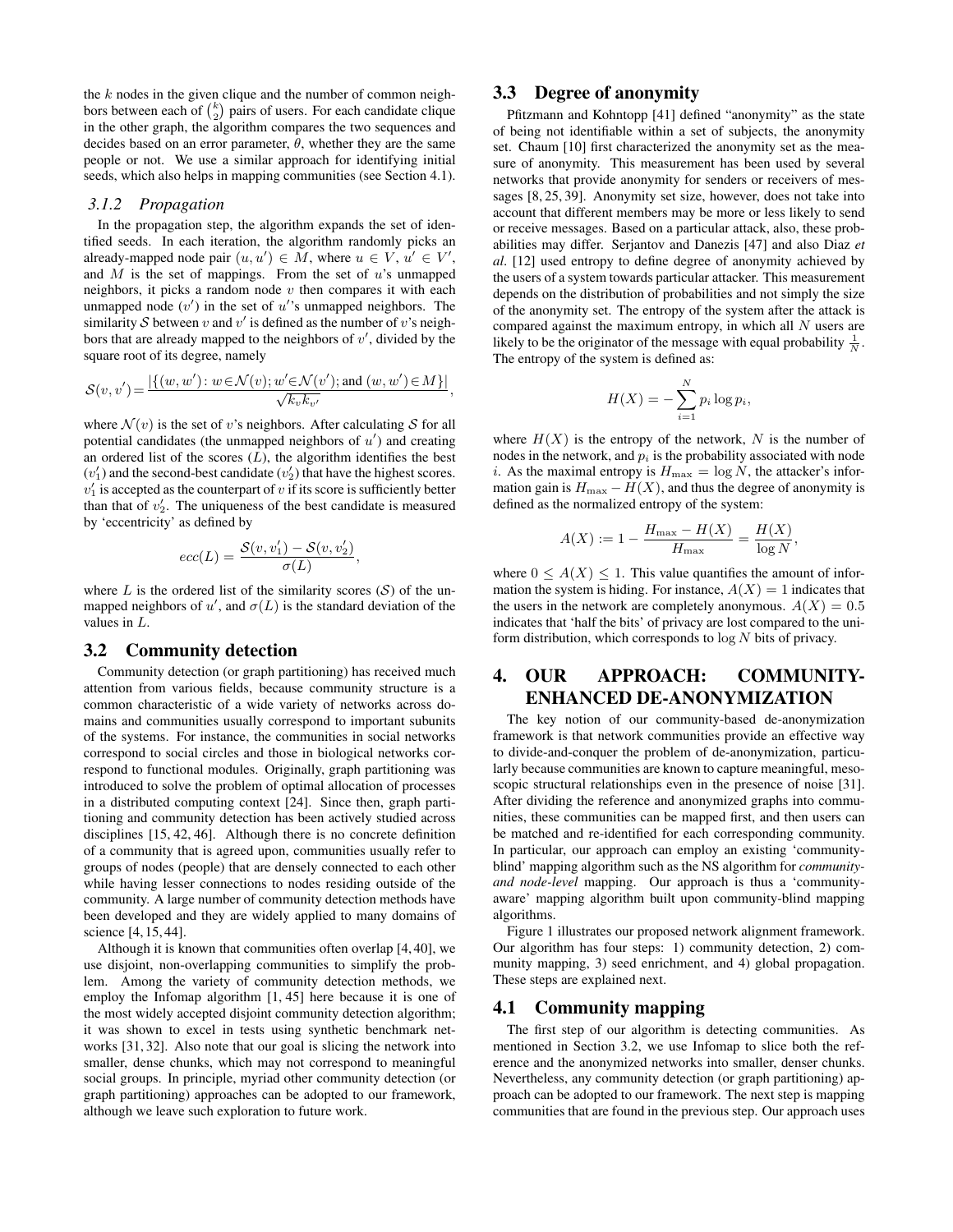

<span id="page-3-0"></span>Figure 1: An overview of our approach where 1) each of two social graphs is divided to smaller partitions — communities; 2) communities of these two graphs are mapped; 3) nodes inside mapped communities are matched; and 4) NS propagation algorithm runs on the whole network to map remained unmapped nodes.

[1](#page-3-0)

two strategies to map communities: (1) using already-known seeds and (2) using the network of communities. Once some communities have been mapped (forming seeds at the community level), the community-blind propagation algorithm is applied to the community graph to expand the set of mapped communities.

#### *4.1.1 Identifying seed communities*

Before communities can be mapped, the propagation algorithm needs some pre-identified seed mappings. After detecting communities in the two networks, communities associated with seed nodes can be mapped to each other. However, conflicts are possible when two seeds with two different communities in the first network are mapped to one community in the other network. Conflicts are minimized by simply counting the number of times that two communities are mapped together. For each community in the reference network, all possible mappings are listed based on counts in descending order and this community is mapped to the community on top of the list. There are some cases where one community is mapped to two different communities with the same scores. In these cases, a mapping is picked at random.

### *4.1.2 Mapping communities by creating a network of communities*

The community structure itself can be considered as a high-level, coarse-grained graph; we consider each community as a node and the connection between communities as edges. This perspective allows us to directly reuse community blind mapping algorithms such as the NS algorithm to map communities.

Given a graph  $G$ , we create a weighted undirected graph of communities,  $G^*$ , where each community is a node and a weighted edge between two communities represents the number of connections between nodes in two communities.

In our framework, a community-blind mapping algorithm is run on the network of communities and is fed with some seed communities. Since we use NS in our evaluation, we propose a slight improvement to the NS propagation algorithm to exploit the weights in the graph of communities. As in the original NS algorithm, our "weighted propagation" algorithm starts with two graphs  $G_1^*$  and  $G_2^*$ . At each iteration the algorithm randomly picks a neighbor  $(\mu^*)$  of already-mapped seeds  $(\mathcal{U}^*)$ . We modify the similarity score function so that it includes the weight of edges in the weighted



<span id="page-3-1"></span>Figure 2: An example of mapping nodes of two weighted undirected networks using the 'weighted propagation' algorithm. The numbers on the edges show the edge weights.

graphs. We tested different similarity functions and found the following to be more effective:

$$
\tilde{S}(\mu^*, \nu^*) = \frac{\sum_{(p^*, q^*) \in \mathcal{N}(\mu^*, \nu^*)} (1 - |\sqrt{w_{(\mu^*, p^*)}} - \sqrt{w_{(q^*, \nu^*)}}|)}{\sqrt{d(\mu^*) d(\nu^*)}} \tag{1}
$$

where  $\mathcal{N}(\mu^*, \nu^*)$  is the set of already mapped pairs among the neighbors of  $\mu^*$  and  $\nu^*$ .  $w_{(\mu^*, p^*)}$  is the weight of the edge between  $\mu^*$  and  $p^*$ .

Figure [2](#page-3-1) illustrates an example where the mapping algorithm tries to align node A in the left graph to a node in the right graph. Three of A's neighbors are already mapped. The algorithm starts with these and computes the similarity score for each neighbor of the mapped nodes in the right graph, i.e.  $\tilde{S}(A, B)$  and  $\tilde{S}(A, B')$ . Using the score function of the original NS propagation algorithm,  $\tilde{\mathcal{S}}(A, B) = \tilde{\mathcal{S}}(A, B')$  and the algorithm cannot map A to any node in the right graph. By contrast, here  $\tilde{\mathcal{S}}(A, B)$  would be larger than  $\tilde{\mathcal{S}}(A, B')$ , and thus A is correctly mapped to B (with a suitable eccentricity threshold).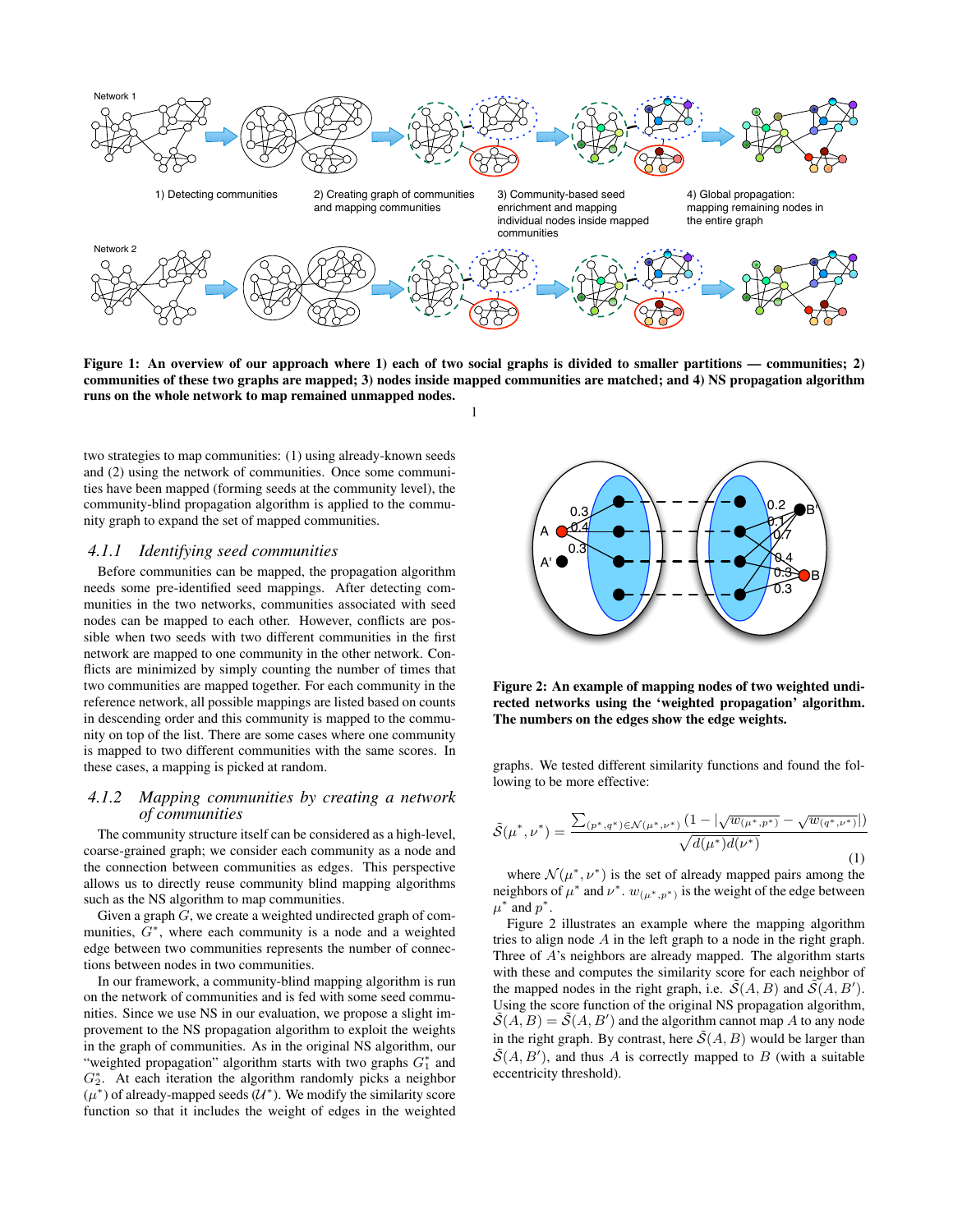## 4.2 Seed enrichment and local propagation

One of the major benefits from the community decomposition and mapping is that additional seeds can be identified. Seeds are usually identified based on their uniqueness at a global level; communities offer a much more narrow search space for seeds, which may have otherwise not looked unique at the global scale. We call this step of finding more seeds leveraging community information "seed enrichment". Following seed enrichment, the communityblind mapping algorithm is applied to each pair of matched communities using the enriched set of seeds.

We propose the following approach to identify seeds at the community level, which is based on two distance metrics defined over nodes' degrees  $(d)$ , and the clustering coefficients  $(cc)$ :

$$
D_d(v_i, v_j) = \frac{|d(v_i) - d(v_j)|}{\max(d(v_i), d(v_j))}
$$

$$
D_{cc}(v_i, v_j) = \frac{|cc(v_i) - cc(v_j)|}{\max(cc(v_i), cc(v_j))}
$$

The clustering coefficient is a property of a node in a network and quantifies how close its neighbors are to being a clique. It can be quantified as the fraction of pairs of the node's neighbors that are connected to each other by edges. The clustering coefficient is between zero and one; if the neighborhood is fully connected, it is 1 and if there are few connections in the neighborhood, its value is close to 0.

These two metrics are computed and tested between each pair of nodes across the mapped communities. These nodes are matched and identified as seeds if either their degree or their clustering coefficients are similar enough and above a certain eccentricity threshold.

For each pair of mapped communities, the community-blind mapping algorithm is performed locally — only considering the nodes inside these communities. This algorithm takes two subgraphs (communities)  $G_{c_1}\langle V_{c_1}, E_{c_1}\rangle$  and  $G_{c_2}\langle V_{c_2}, E_{c_2}\rangle$  from two networks  $G_1$  and  $G_2$  and the set of seeds in these communities. This algorithm can also be run in parallel on each pair of mapped communities to increase performance.

#### 4.3 Global propagation

The last step in our framework applies the community-blind mapping algorithm to the whole network using all the currently mapped nodes as seeds. This step is necessary because all communities may not be correctly mapped or mapped at all; therefore, some nodes are not chosen to be re-identified. Running the community-blind mapping algorithm globally expands these mappings. In short, community-blind mapping algorithms run only this global propagation step, while our approach adds the previous steps as intermediate steps resulting in a community-aware mapping algorithm.

# <span id="page-4-0"></span>5. DEGREE OF ANONYMITY

In this section, we propose a method of estimating the degree of anonymity of users in an anonymized network, given an error (noise) model that describes how the reference graph would differ from the anonymized graph. Throughout this section, we assume that we are given an anonymized graph and an error model. We compute the degree of anonymity by observing that the *community structure may reveal information about true mappings* even when nodes cannot be mapped by de-anonymization algorithms.

Consider two graphs  $G(V, E)$  (reference) and  $G'(V', E')$ (anonymized).  $u \sim u'$  means that the mapping between u and u' is *true*. The set of true mappings is:

$$
M_t = \{(u, u'): u \in V; u' \in V'; \text{and } u \sim u'\}.
$$

We denote the *algorithmically detected mapping* between  $u$  and  $u'$ as  $u \leftrightarrow u'$ . The set of mappings is:

$$
M_a = \{(u, u'): u \in V; u' \in V'; \text{and } u \leftrightarrow u'\}.
$$

We denote the community mapping between c and  $c'$  as  $c \leftrightarrow c'$ . The set of community mappings is:

$$
M_c = \{(c, c'): c \in C; c' \in C'; \text{and } c \leftrightarrow c'\}
$$

where C and  $C'$  are the sets of communities in G and  $G'$ .

Here, we simplify the problem by ignoring all other information we can potentially obtain from the graphs, focusing only on the vertex sets and mappings. Given two graphs and mappings, we define the anonymity for a user  $u \in V$  as the entropy over the probability distribution of potential mappings being true for user  $u$ :

$$
H(u) = -\sum_{u' \in V'} P(u \sim u'|M_a) \log P(u \sim u'|M_a), \quad (2)
$$

where  $P(u \sim u')$  is the marginal probability that a node  $u' \in V'$ is actually the true mapping with a given node  $u \in V$ . If  $M_a =$  $\emptyset$  or does not provide any information, we assume that  $P(u \sim$  $u'|M_a) = \frac{1}{N}$  for every u' and  $H(u)$  reaches the maximum value of  $\log N$ . On the other hand, if we know that the algorithm works perfectly, namely  $u \leftrightarrow u' \iff u \sim u'$ , then  $P(u \sim u'|M_a) = 1$ when  $u \leftrightarrow u'$  and 0 otherwise. In this case  $H(u)$  becomes zero.

Likewise, given  $M_a$  and  $M_c$ , we define the anonymity for a user  $u \in V$  as the entropy over the probability distribution of potential mappings being true for user  $u$ :

$$
H(u) = -\sum_{u' \in V'} P(u \sim u'|M_a, M_c) \log P(u \sim u'|M_a, M_c).
$$
\n(3)

We define the normalized degree of anonymity for user  $u$  as:

$$
A(u) := \frac{H(u)}{H_{max}},\tag{4}
$$

where  $H_{max} = \log N$  is the maximum entropy.

Finally, we define the degree of anonymity for the whole system by averaging the degree of anonymity of all users in the network:

$$
A(G) := \frac{\sum_{u \in V} A(u)}{N}.
$$
 (5)

Next, we show how the degree of anonymity can be estimated in practice. Our approximations and simplifications are focused on estimating the upper bound of the degree of anonymity.

# 5.1 Degree of anonymity of community-blind de-anonymization algorithm

We define  $V'_{-}$  (resp.  $V_{-}$ ) as the set of nodes in  $V'$  (resp. V) that have not been mapped by the algorithm:

$$
V'_{-} = \{u' \in V' : \nexists u \in V, \quad u \leftrightarrow u'\}.
$$

If a community-blind algorithm is employed for de-anonymizing users,  $P(u \sim u'|M_a)$  for a given  $u \in V$  can be assigned values for all  $u' \in V'$  based on the following cases.

(1) If u is mapped by the algorithm to z', the vertices  $u' \in V'$  can be partitioned as: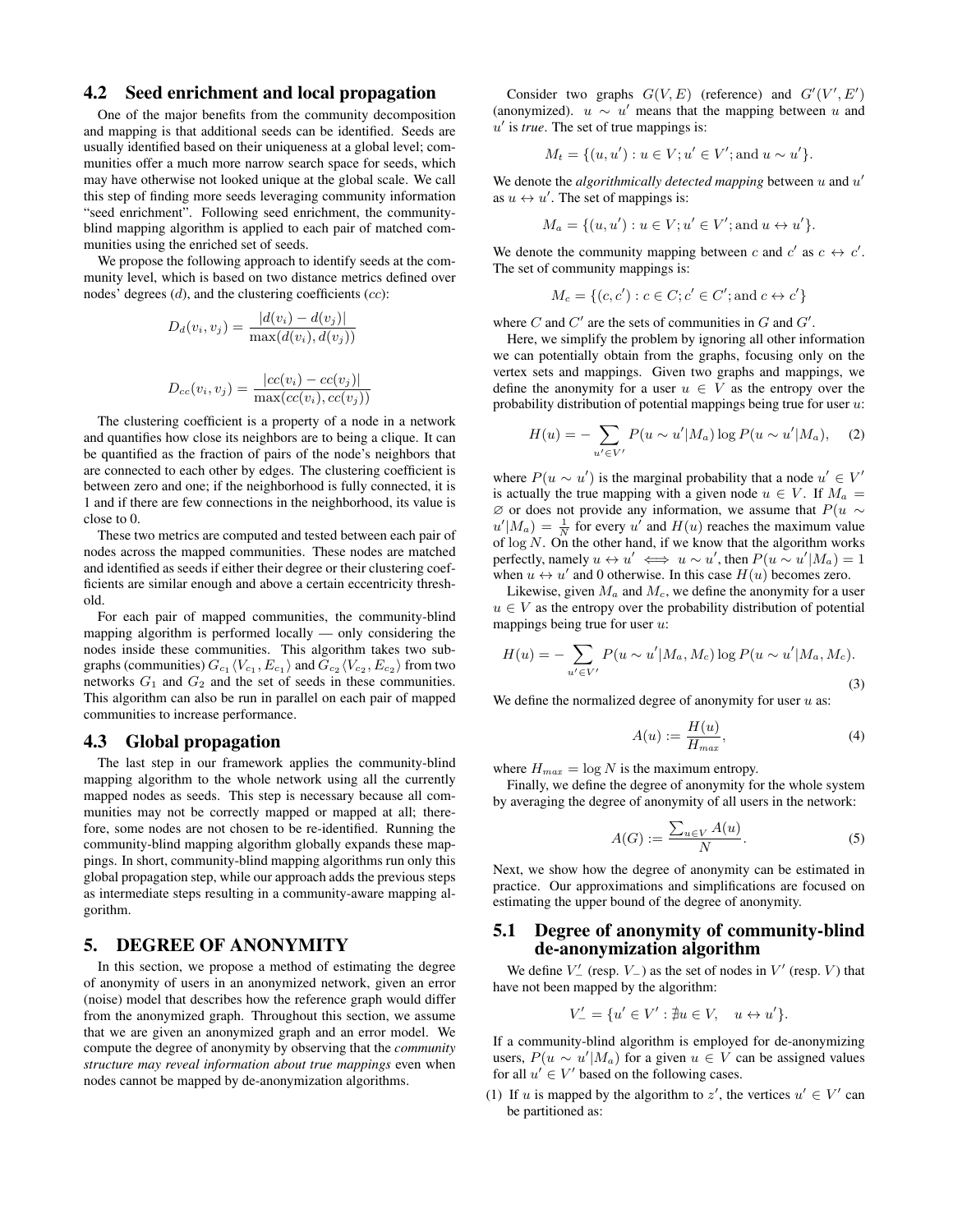- a) The mapped node z', i.e.  $(u, z') \in M_a$ . In this case we need to compute  $P(u \sim z'|u \leftrightarrow z')$  and this probability, given a graph and an error model, can be estimated by measuring how often a claimed mapping is correct in simulations. Let this value be  $p_{map}$ .
- b) The remaining nodes that were not mapped to  $u$ , i.e.  $y'$  such that  $(u, y') \notin M_a$ . We need to compute  $P(u \sim y'|u \leftrightarrow u')$  $z', z' \neq y'$ ). This value can be estimated as  $\frac{1-p_{map}}{|V'|-1}$ , which assumes that any node in this set is the correct mapping with uniform probability.
- (2) If u is not mapped by the algorithm, i.e.  $(u, u') \notin M_a$ , we consider the correct mapping to be within the entire vertex set V' with the same probability. That is,  $P(u \sim u'|u \in V_-) =$  $1/|V'|$ .

# <span id="page-5-0"></span>5.2 Degree of anonymity of community-aware de-anonymization algorithm

The community mapping can reveal additional information about the true mapping, and thus several more cases need to be considered as compared to the community-blind algorithm. We define  $C'_{-}$  (resp.  $C_{-}$ ) as the set of communities in  $G'$  (resp.  $G$ ) that have not been mapped.  $c \leftrightarrow c'$  represents that the algorithm has mapped community  $c$  in  $G$  to community  $c'$  in  $G'$ . If a community-aware algorithm is employed for de-anonymizing users  $P(u \sim u'|M_a, M_c)$  can be assigned values for all  $u' \in V'$  based on the following cases (again this analysis presents a simpler case analysis as described earlier):

- (1) If  $u$  is mapped to some node  $z'$  by the algorithm, and the community c of u is also mapped to the community  $c'$  of  $z'$ , the vertices  $V'$  can be partitioned as:
	- a) The mapped node z'. In this case we need to compute  $P(u \sim$  $z'|u \leftrightarrow z', c \leftrightarrow c', u \in c, z' \in c'$ ), i.e. how often a claimed mapping is correct (in this circumstance). This probability can be estimated through simulation. Let this value be  $p_{map,1a}$ , where the second subscript "1a" refers to Case 1a.
	- b) The remaining nodes  $y'$  within  $c'$  that were not mapped to  $u$ . In this case, we need to compute  $P(u \sim y'|u \leftrightarrow z', c \leftrightarrow$  $c', y' \neq z', u \in c, z' \in c', y' \in c'$ ). The probability that a node is mapped to *any* other node in the same community estimated through simulation as  $p_{map,1b}$ . Thus  $P(u \sim y'|u \leftrightarrow$  $z', c \leftrightarrow c', y' \neq z', u \in c, z' \in c', y' \in c') = \frac{p_{map,1b}^{(1)}}{|c'| - 1}.$
	- c) The remaining nodes r' that are not in c' (i.e. in  $G' \setminus c'$ ). In this case, we need to compute  $P(u \sim r'|u \leftrightarrow z', c \leftrightarrow$  $c', r' \notin c', u \in c, z' \in c'$ ). The probability that a node is mapped to *any* other node not in community estimated through simulation as  $p_{map,1c}$ . Thus  $P(u \sim r'| u \leftrightarrow z', c \leftrightarrow c', r' \notin$  $c', u \in c, z' \in c'$ ) =  $\frac{p_{map,1c}}{|G \setminus c'|}$ .

We note that  $p_{map,1a} + p_{map,1b} + p_{map,1c} = 1$ .

- (2) If  $u$  is mapped to some node  $z'$  by the algorithm, and the community  $c$  of  $u$  is mapped to some community  $c'$  which is different from community  $z^{\prime}$ , the vertices  $u^{\prime}$  can be partitioned as:
	- a) The mapped node z'. In this case we need to compute  $P(u \sim$  $z'|u \leftrightarrow z', c \leftrightarrow c', u \in c, z' \notin c'$ ), i.e. how often a claimed mapping is correct (in this circumstance). This probability can be estimated through simulation. Let this value be  $p_{map,2a}$ .
	- b) The nodes  $y'$  within  $c'$ . In this case, we need to compute  $P(u \sim y'|u \leftrightarrow z', c \leftrightarrow c', u \in c, z' \notin c', y' \in c')$ , the probability that a node is mapped to *any* node in the mapped

community. This value can be estimated through simulation as  $p_{map,2b}$ . Thus  $P(u \sim y'|u \leftrightarrow z', c \leftrightarrow c', u \in c, z' \notin \mathcal{L}$  $c', y' \in c'$ ) =  $\frac{p_{map,2b}}{|c'|}$ .

c) The remaining nodes r' that are not in c' (i.e. in  $G' \setminus c'$ ) and are not mapped to  $u$ . In this case, we need to compute  $P(u \sim r'|u \leftrightarrow z', c \leftrightarrow c', r' \neq z', u \in c, r' \notin c', z' \notin c'),$ the probability that a node is mapped to *any* other node not in community. This value can be estimated through simulation as  $p_{map,2c}$ . Thus  $P(u \sim r'|u \leftrightarrow z', c \leftrightarrow c', r' \neq z', u \in$  $c, r' \notin c', z' \notin c'$ ) =  $\frac{p_{map,2c}}{|G\setminus c'|-1}.$ 

We note that  $p_{map,2a} + p_{map,2b} + p_{map,2c} = 1$ .

- (3) If  $u$  is mapped to some node  $z'$  by the algorithm, but the community  $c$  of  $u$  is not mapped to any community in  $G'$ , the vertices  $V'$  can be partitioned as:
	- a) The mapped node z'. In this case we need to compute  $P(u \sim$  $z'|u \leftrightarrow z', c \in C_-, u \in c$ , i.e. how often a claimed mapping is correct (in this circumstance). This probability can be estimated through simulation. Let this value be  $p_{map,3a}$ .
	- b) The remaining nodes that were not mapped to  $u$ , i.e.  $r'$  such that  $(u, r') \notin M_a$ . We need to compute  $P(u \sim r'|u \leftrightarrow$  $z', z' \neq r', u \in c, c \in C_-\$ . Following a mapping of the anonymized graph, This value can be estimated as  $\frac{1-p_{map,3a}}{|V'|-1}$ , which assumes that any node in this set is the correct mapping with uniform probability.
- (4) If  $u$  is not mapped to any node in  $G'$  by the algorithm, and the community  $c$  of  $u$  is also not mapped to any community in  $G'$ , the vertices  $V'$  can be partitioned as:
	- a) We consider the correct mapping to be within the entire vertex set V' with the same probability. That is,  $P(u \sim u'|u \in$  $V_-, u \in c, c \in C_-\} = 1/|V'|.$
- (5) If  $u$  is not mapped to any node in  $G'$  by the algorithm, but the community c of u is mapped to a community  $c'$ , the vertices  $u'$ can be partitioned as:
	- a) The nodes  $y'$  within  $c'$ . In this case, we need to compute  $P(u \sim y'| u \in V_-, u \in c, c \leftrightarrow c', y' \in c')$ , the probability that a node is mapped to *any* node in the mapped community. This value can be estimated through simulation as  $p_{map,5a}$ . Thus  $P(u \sim y'| u \in V_-, u \in c, c \leftrightarrow c', y' \in c') = \frac{p_{map,5a}}{|c'|}.$
	- b) The remaining nodes r' that are not in c' (i.e. in  $G' \setminus c'$ ). In this case, we need to compute  $P(u \sim r'|u \in V_-, u \in$  $c, c \leftrightarrow c', r' \notin c'$ , the probability that a node is mapped to *any* other node not in community. This value can be estimated as  $\frac{1-p_{map,5a}}{|G\setminus c'|}$ , which assumes that any node in this set is the correct mapping with uniform probability.

## 5.3 Caveats

The key aim of our measure is *estimating the upper bound* of the degree of anonymity, to quantify the minimum possible damage that may be caused by the de-anonymization attacks. Thus one may need to devise more sophisticated and realistic methods to accurately calculate the degree of anonymity that is closer to reality. We simplified the problem by introducing several approximations. First of all, we ignored prior information that can be obtained from network structure. Although we may be able to condition the probabilities of mappings given prior knowledge of the network structure, we decided this approach was overly complex for our main goal of showing the relative performance of algorithms. Another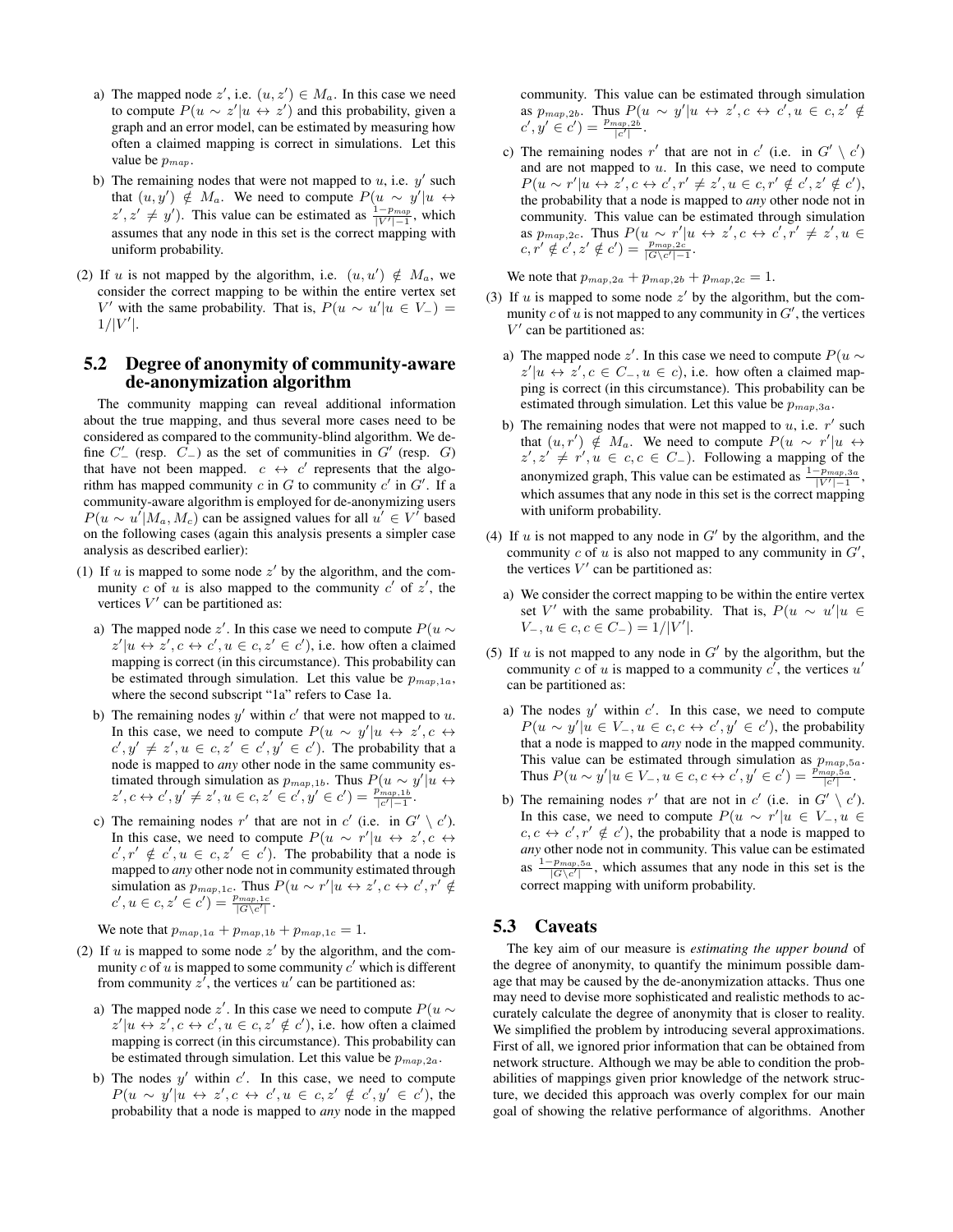caveat is that we approximate the real probability for each case by running simulations that assume a specific ensemble of networks (e.g. an ensemble of networks with the same number of nodes, edges, noise level, and the type of noise). Our ensemble-simulation approach provides a way to estimate the breach of privacy with just one network, but at the same time, the parametrization of the reference graph may not coincide with the actual error model in real-life, and our estimation may not be accurate.

In addition, more fine-grained case analysis can be applied for a better estimate of the degree of anonymity. For example, Cases (1).b and (2) can be further split into nodes that were mapped to some other node or not mapped to any node at all. We have computed the degree of anonymity under this model and observed that there is only a slight difference between the two methods. We stick to the simpler model in this paper for ease of exposition (especially as it blows up the number of cases described in Section [5.2\)](#page-5-0), and thus in Section [7](#page-7-0) we show results only for the simpler model. Also note that the simpler model provides the upper bound of the degree of anonymity in our framework.

## 6. EVALUATION

We perform simulation-based experiments using real-world network datasets. For each experiment, we prepare a copy of the original network, partially alter its structure, and compare the network alignment performance of two approaches — community-aware and community-blind — using the networks. We also perform experiments on partially overlapping networks where some percentage of users from each network — original network and the edgealtered noisy network — are removed and thus two networks have partially different user sets.

### 6.1 Data sets

We use three real-world networks: (i) A collaboration network [\[38\]](#page-11-17), which is a network of coauthorships between scientists who have posted preprints on the arXiv Condensed Matter E-Print Archive. In this network two authors are connected if they wrote at least one paper together. The network is constructed from all preprints posted between January 1, 1995 and March 31, 2005. This network has 36,458 nodes and 171,735 edges; (ii) A Twitter mention network [\[52\]](#page-11-18), which captures the connections between users who mutually mentioned each other at least once between March 24th, 2012 and April 25th, 2012. We first extract the largest connected component from this graph and partition it into four graphs using the METIS graph partitioning algorithm [\[2\]](#page-10-15) to obtain a smaller, more manageable network. We use one of the graph partitions with 90,332 nodes and 377,588 edges; and (iii) Using the same Twitter mention network, we also partition it into nine graphs using the METIS graph partitioning algorithm to obtain a much smaller network with 9,745 nodes and 50,164 edges. We show the impact of size on our approach using these two networks.

# <span id="page-6-0"></span>6.2 Experimental setup

#### *6.2.1 Generating noisy anonymized networks*

We replicate the original network and assume that it is anonymized. First, we assume that two networks have the same set of nodes while having different but overlapping sets of edges. We prepare an array of networks with different levels of noise to investigate the impact of noise on the performance of the algorithms. We use a common edge-rewiring method [\[59\]](#page-11-19), which we describe in Algorithm [1.](#page-6-1) Briefly, the level of noise  $\Theta$  is the portion of edges that are rewired. For instance,  $\Theta = 0.10$  means that 10% of the edges are rewired.

| <b>Algorithm 1</b> Adding noise through edge rewiring                                   |
|-----------------------------------------------------------------------------------------|
| Input: $G_1 \langle V_1, E_1 \rangle$ and mixing parameter $\Theta$                     |
| Output: $G_2 \langle V_2, E_2 \rangle$ : A noisy version of $G_1$ where $V_1 = V_2$ but |
| $E_1 \neq E_2$                                                                          |
| copy $G_1$ to $G_2$                                                                     |
| while $num\_rewired\_edges \leq \Theta \times  E_1 $ do                                 |
| randomly choose an edge $e_1 \in E_1$                                                   |
| find $e_2 = (u, v) \in E_2$ which is $e_1 = (u, v)$ 's corresponding edge in            |
| Eэ                                                                                      |
| remove $e_2 = (u, v)$ from $E_2$ : $E_2 \leftarrow E_2 \setminus e_2$                   |
| randomly choose a non-existent edge $e = (u, v)$ to be added: $E_2 \leftarrow$          |
| $E_2 \cup e$                                                                            |
| end while                                                                               |
| return $(G_2\langle V_2, E_2\rangle)$                                                   |

<span id="page-6-1"></span>We use the following levels of noise:  $\{0.001, 0.01, 0.05, 0.1, 0.15, 0.2, 0.3, 0.4\}$ . While we do examine scenarios with high noise, our results suggest that noise levels greater than 20% seem to set fundamental limitation on the possibility of de-anonymization through structure alone. The range of noise in our simulations is greater than the previously observed noise in previous simulation study [\[36,](#page-11-4) [37\]](#page-11-0).

For each noise level, we generate an ensemble of 10 networks for each of the real-world networks. We run the InfoMap community detection algorithm [\[44\]](#page-11-11) on every graph to detect the community structure.

We also conduct experiments for when the two networks are not identical to each other and may have different sets of nodes and edges. After generating noisy networks using the 'edge-rewiring method', we remove some percentage of the nodes randomly from both the original and the noisy networks so that if the noisy network has been generated by re-wiring 10% of edges, we additionally remove 5% of the nodes from each of the original and the noisy networks. Thus, the resulting networks would have different and overlapping user and edge sets.

#### *6.2.2 Setup for calculating degree of anonymity*

The attacker needs an estimate of the performance of our deanonymization technique to compute the degree of anonymity. We mimic this process by performing several experiments (10 runs) on each data set with a specific level of noise and number of seeds and obtained the overall performance of the de-anonymization algorithm on that particular data set and settings. Then, we perform 10 new de-anonymization experiments on each data set and use the success probabilities from the previous experiments to calculate the degree of anonymity for the data set. Finally, we average the degree of anonymity values for these 10 experiments. We emphasize that the simpler version of the degree of anonymity calculation requires less prior knowledge about the algorithm's performance and it provides an upper bound for the degree of anonymity.

### *6.2.3 Eccentricity thresholds*

For the node-mapping algorithms, we set the eccentricity threshold to 0.1 for all experiments. However, for community mapping, we set this threshold to 0, because we observed that having more mapped communities always gives more correctly mapped nodes. Consequently, this threshold also results in more false positives. However, the effect of false positives in community mapping is limited.

# *6.2.4 Initial seeds*

We assume the attacker has some prior knowledge about a small number of nodes. To simplify the problem we provide the same set of initial seeds for both community-blind (original NS) and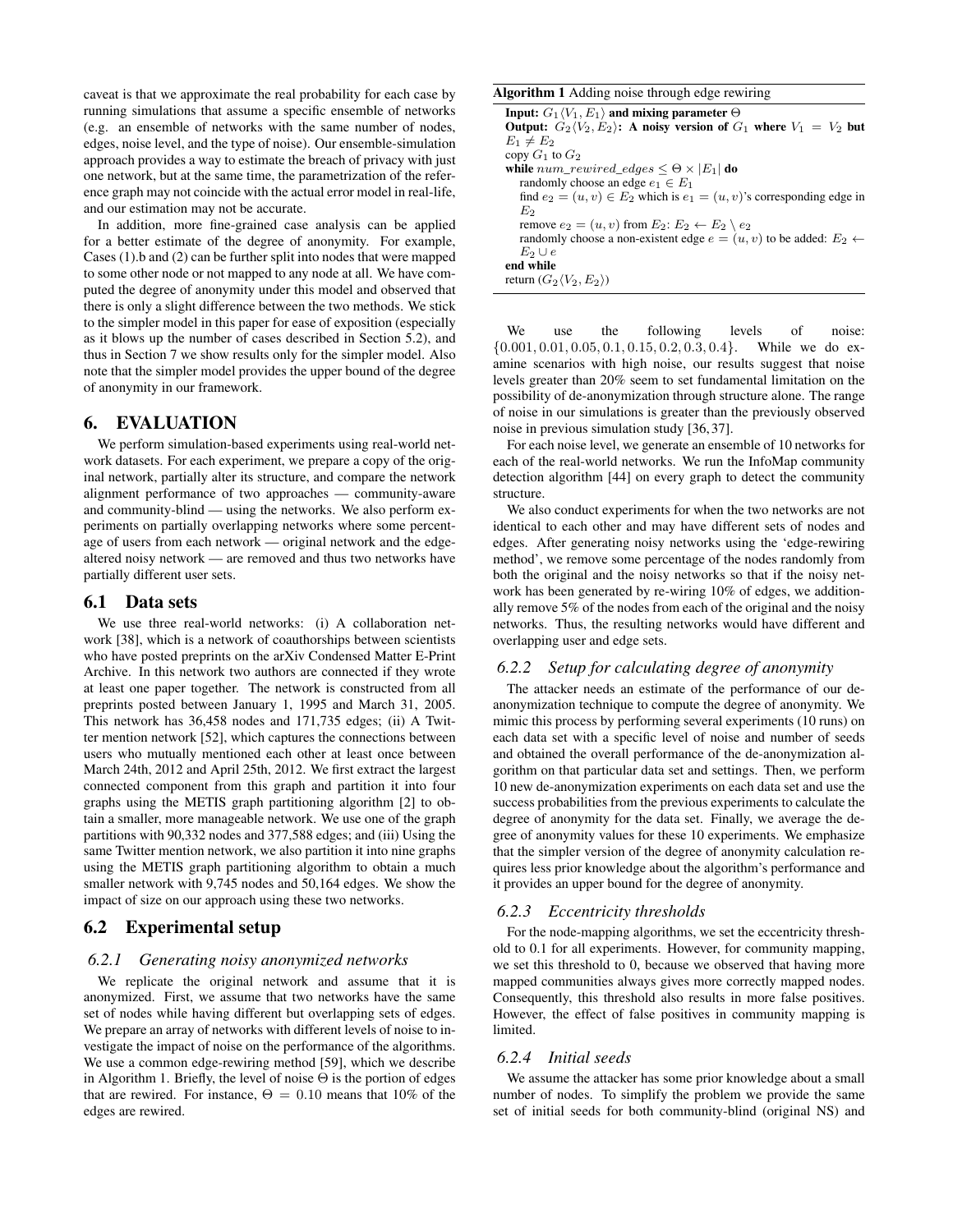community-aware algorithms instead of running a sophisticated seed detection algorithm. We identify four cliques in both networks (original and perturbed) and randomly choose some of them as seeds. To investigate the sensitivity to the initial seeds, we choose 4, 8, 16, 32, 64, 128 nodes as seeds (they correspond to 1, 2, 4, 8 and 16 cliques respectively). The NS propagation algorithm uses these seeds to perform global propagation while our algorithm employs them to map communities, then performs community-based seed enrichment before running the global propagation step.

## 6.3 Measuring performance

Although degree of anonymity is the better metric for measuring performance of de-anonymization algorithms, we also measure the number of correctly mapped nodes and incorrectly mapped nodes (as done by Narayanan and Shmatikov [\[37\]](#page-11-0)), normalized by the total number of nodes in the networks, which we define below.

The *success rate*  $P_s$  is defined as the percentage of correctly reidentified users in the network.

DEFINITION 3. Success rate of de-anonymization*. Given* graphs  $G\langle V, E\rangle$  and  $G'\langle V', E'\rangle$ , the set of detected mappings  $M_a$ , and the true mapping  $M_t$ , the success rate  $P_s$  is

$$
P_s = \frac{|M_a \cap M_t|}{|V \cap V'|}.
$$

Similarly, the *error rate*  $P_e$  is defined as the percentage of incorrectly mapped users.

DEFINITION 4. Error Rate of de-anonymization*. Given the* same  $G, G', M$ , and  $M_t$  as in the definition of the success rate,

$$
P_e = \frac{|M_a \setminus M_t|}{|V \cup V'|}.
$$

# <span id="page-7-0"></span>7. RESULTS

We now report the performance of two algorithms (communityblind NS global propagation vs. our community-aware algorithm). Our results demonstrate that our community-based method can boost the performance of de-anonymization, particularly when (1) there are fewer number of initial seeds, (2) the system size is large, and (3) the noise level is high.

# 7.1 Impact of noise, seed size, and network size on overall performance

#### *7.1.1 Impact of noise*

Figure [3](#page-7-1) shows the degree of anonymity  $A(G)$  (top row), success rate  $P_s$  (middle row), and error rate  $P_e$  (bottom row) in terms of noise, number of seeds, and network size. $3$  We can see that community-aware algorithm is much more effective in decreasing the anonymity of users in all the networks. For example, in the collaboration network, for all the levels of noises from 0 to 20% (Figure [3\(a\),](#page-7-3) left column), the decrease in degree of anonymity when using the community-aware algorithm is about twice as much as that when using community-blind algorithm. Specifically, for 10% noise and 16 seeds,  $A(G)$  is 0.45 and 0.83 (or anonymity is 6.81 and 12.57 bits) when using community-aware and communityblind algorithms, respectively. Note that for a collaboration network with 36,458 nodes, the maximum anonymity is equal to 15.15

<span id="page-7-3"></span>



<span id="page-7-1"></span>

<span id="page-7-4"></span>Figure 3: Performance of community-aware and communityblind algorithms on Collaboration, and Twitter mention networks.

bits. As noise increases, both algorithms are less successful in reidentifying users. However, the community-aware algorithm tolerates more noise than the community-blind algorithm. For example, in the collaboration network, with 20% noise, the communityaware algorithm is able to correctly map about 15% of users while community-blind algorithm can barely re-identify any user. The degree of anonymity is 0.84 and 1 (or anonymity is 12.72 and 15.15 bits) when using community-aware and community-blind algorithms, respectively. For 30% and 40% of noise, both algorithms perform poorly and the degree of anonymity is 1.

The same observations can be seen in the Twitter network with 90,332 nodes. In this network, the decrease is not uniform over different levels of noise (Figure [3\(a\),](#page-7-3) right column). Both algorithms are highly successful in re-identification of users when the noise is less than 5%. However, the difference between the performance of two algorithms greatly increases when the noise is above 15% and 20%. Specifically, for 15% of noise and 16 seeds,  $A(G)$ is 0.2 and 0.84 (or the anonymity is 3.29 and 13.82 bits) when using community-aware and community-blind algorithms, respectively. In other words, the community-aware algorithm *reduces the*

<span id="page-7-2"></span><sup>&</sup>lt;sup>3</sup>The percentage of unmapped nodes is simply the difference between 100% and the sum of the success and error rates.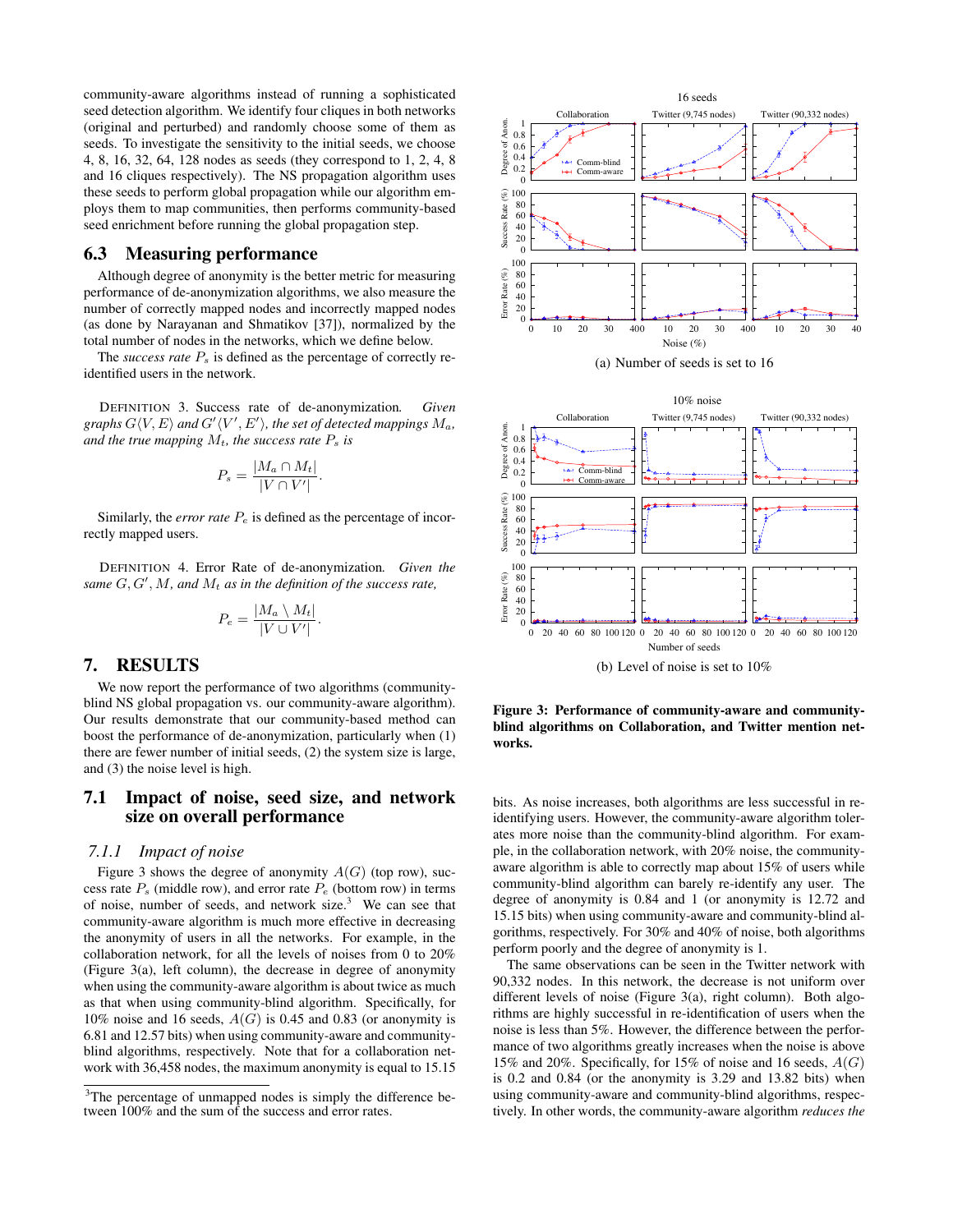*anonymity by 10 additional bits* compared to the community-blind algorithm. In this case the success rate of the community-aware algorithm (∼65%) is almost twice as much as that of the communityblind algorithm ( $\sim$  33%). Note that the maximum anonymity for this network is 16.46.

The results on the Twitter network with 90,332 nodes also shows community-aware algorithm is more robust to the noise where even with 20% of noise, it is able to correctly map about 40% of users while the community-blind algorithm can barely re-identify any user. It also reduces the degree of anonymity about 60% (from 1 to 0.41). In other words, the anonymity is reduced by about 10 bits from 16.46 to 6.75. For 30% and 40% of noise, the communityaware algorithm also re-identifies about 3.5% and 0.04% of the users and reduces the degree of anonymity to 0.86 and 0.92, respectively.

# *7.1.2 Impact of number of seeds*

Figure [3\(b\)](#page-7-4) shows the impact of the number of seeds on  $A(G)$ ,  $P_s$ , and  $P_e$ . The noise level is set to 10%, while the number of seeds changes from 4 to 128. Both algorithms are more successful when more seeds are provided to them. However, our community-aware approach is more robust to a smaller number of initial seeds. You can see that in all networks, over different numbers of initial seeds, the community-aware algorithm always reduces the anonymity (and re-identifies users) more than the community-blind algorithm. For example, in the collaboration network (Figure [3\(b\),](#page-7-4) left column), when the number of seeds is 32,  $A(G)$  is 0.38 and 0.74 (or the anonymity is 5.76 and 11.21 bits) when using community-aware and community-blind algorithms, respectively.

In the Twitter network with 90,332 nodes (Figure [3\(b\),](#page-7-4) right column), a smaller number of seeds significantly affects the performance of the community-blind algorithm. However, the number of seeds only slightly affects the performance of the community-aware algorithm. For example, when the number of seeds is only four, the community-aware algorithm successfully re-identifies 77% of users while the community-blind algorithm only re-identifies about 7% of the users. Similarly, the degree of anonymity is about 0.13 and 0.97 (and anonymity is 2.14 and 15.97) when using community-aware and community-blind algorithms, respectively. In other words, the community-aware algorithm *decreases the anonymity by 13.83 additional bits* compared to the community-blind algorithm.

### *7.1.3 Impact of network size*

Comparing the results for the Twitter network with 90,332 nodes and the Twitter network with 9,745 nodes (Figure [3\(b\),](#page-7-4) right and middle columns, respectively) illustrates the impact of size on the performance of both algorithms. Having a smaller network, both algorithms perform better in re-identifying users and tolerating noise. For example, both algorithms are successful at re-identifying users even with 40% noise. However, the performance difference between the community-aware and community-blind algorithms is more obvious when the network is bigger. For example, with 20% noise,  $A(G)$  in the larger Twitter network is 0.41 and 1 when using the community-aware and community-blind algorithms. Thus, the difference is about 0.60. However, having 20% noise,  $A(G)$  in the smaller Twitter network is 0.17 and 0.32 when using communityaware and community-blind algorithms, respectively, and the difference is only about 0.15. Thus, our community-aware approach is more robust to the size of network.

The error rates of both algorithms show similar trends. Our approach exhibits slightly higher error rate in some cases but most of

#### Collaboration network



<span id="page-8-0"></span>Figure 4: Performance on overlapped data sets

them occur when the community-blind approach completely fails, and ours correctly identifies many more users.

In summary, if one aims to map two networks that are not identical to each other, using our community-based mapping algorithm is almost always guaranteed to reduce the anonymity more and find more successful mappings than the community-blind, global mapping algorithm. In addition, we expect a larger boost as the prior information (seeds) decreases.

# 7.2 Results for overlapping data sets

Figure [4](#page-8-0) demonstrates that the community-aware algorithm also outperforms the community-blind algorithm when the original and the noisy networks do not have the exact same user base. We add noise in two steps: first, we rewire edges as usual to create  $G'$ . Then, we remove the same number of randomly selected nodes from both  $G$  and  $G'$ . For instance, 20% of noise in Figure [4](#page-8-0) means that we first rewire 10% of  $G$ 's edges to generate  $G'$  and then remove 10% of nodes (and connected edges) independently from both G and G', making  $V \neq V'$ . Since  $\overline{V} \neq V'$ , the success rate is normalized by  $|V \cap V'|$ .

We used the formula for the degree of anonymity laid out in Section [5](#page-4-0) without any modification for the sake of simplicity. Although one can make the formula more precise by considering cases for the nodes that belong to only V or  $\bar{V}'$ , we adopt a simpler approach as our main objective is comparing our method with an existing one.

Figure [4](#page-8-0) (left column) shows that the community-aware algorithm reduces the degree of anonymity while the community-blind algorithm fails regardless of the number of seeds. With 20% noise, the community-aware algorithm reduces the degree of anonymity from 0.87 to 0.55 (and anonymity is reduced by 2 and 6.7 bits) with 4 and 128 seeds respectively.

Looking at the right column of Figure [4](#page-8-0) (16 seeds with varying noise), we see that the community-blind algorithm fails completely when the noise level is more than 10%, whereas the communityaware algorithm fails when the noise level is more than 30%. The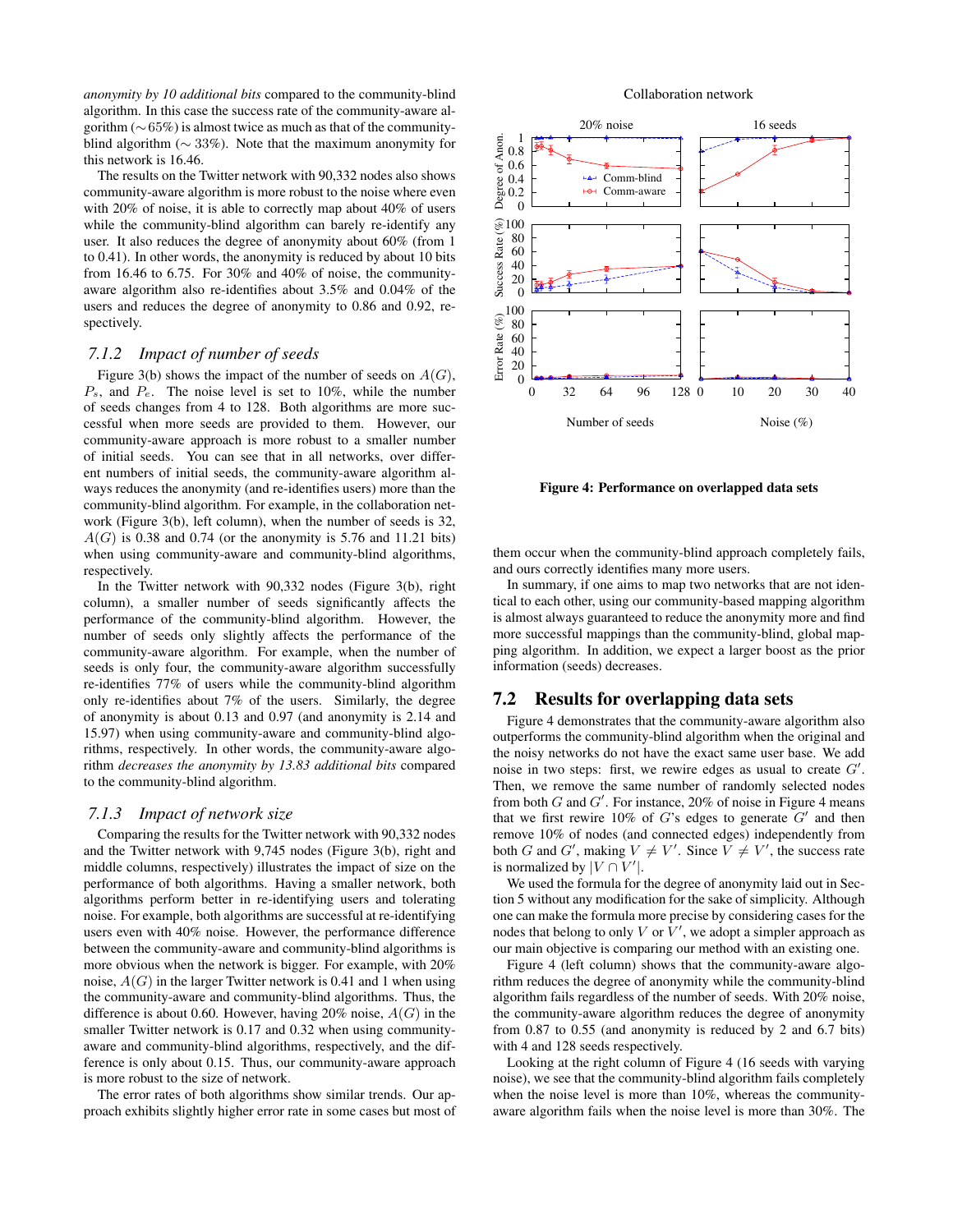community-aware algorithm re-identifies 20% more users than the community-blind algorithm when the noise is 10% and it identifies about twice as much when the noise is 20% and 30%. Specifically, when the noise is 10%, and the number of seeds is 16, the success rate is about 49% and 29% for community-aware and communityblind algorithms, respectively. In addition, the community-aware approach reduces the degree of anonymity almost twice as much as the community-blind algorithm from 0.98 to 0.47. In other words, the anonymity is reduced by more than 7 bits from 14.77 to 7.08 bits. Note that the maximum entropy for this network is 15.08.

## 7.3 Time complexity

The community detection step is not a bottleneck as Infomap's time complexity is estimated to be O(m). For instance, the Louvain method, another popular community detection method has been applied to large graphs with more than 20M nodes and 100M edges. As community mapping and local propagation use the same deanonymization algorithm (on a much smaller graph), the time complexity of these steps is smaller than the final global propagation step. Therefore, the time-limiting step in the whole process is the final, global propagation step, which is determined by the algorithm being boosted. If the original algorithm can be applied to a given graph, our approach can also be applied to the graph without increasing the overall time complexity.

# 8. RELATED-WORK

In this section we discuss relevant research about graph anonymization techniques, de-anonymization attacks based on structure alone, and those based on attributes as well. Finally, we discuss applications of network alignment to other fields.

## 8.1 Graph anonymization

Anonymization techniques can be classified into following four approaches [\[48\]](#page-11-20): 1) clustering, 2) clustering with constraints, 3) modification of graph, and 4) hybrid. The 'clustering-based method' applies generalization techniques [\[9,](#page-10-16) [60\]](#page-11-21) to aggregate edges or node information so that there are many possible mappings from the clustering back to the graphs, which will always include the original [\[11\]](#page-10-17). 'Clustering with constraints' [\[56\]](#page-11-22) merges all nodes of each cluster to a single node and then decides which edges to include in the anonymized graph so that equivalence class nodes to have some constraints as any two nodes in the original data. The 'modification of graph' approach [\[54,](#page-11-23) [55\]](#page-11-24) aims to defeat attacks that exploit known structures in the graph, by adding, removing, and/or swapping some nodes and edges in a social network. In this paper, we focused on this approach and show that applying our community-enhanced de-anonymization approach, sometimes the attacker can de-anonymize the anonymized graph, even when 20% of edges of a graph are randomly added/deleted. The 'hybrid approach' includes combinations of any of the above [\[51,](#page-11-25) [58,](#page-11-26) [60\]](#page-11-21).

A recent approach by Mittal *et al*. [\[34\]](#page-11-27) perturbs the structure of the graph to provide *link privacy*, where relationships are sensitive while node identities may be known. Their approach preserves community structure to maintain the utility of certain applications (e.g., anonymous routing leveraging trusted links) while hiding individual relationships. While their approach is not focused on *vertex privacy*, we caution the application of their technique to graph de-anonymization as it explicitly retains community structure.

## 8.2 De-anonymization attacks based on structure

Structural de-anonymization attacks leverage patterns of connectivity in the social network. They can be classified into either 'active' or 'passive.' In active attacks, such as the method suggested by Backstrom *et al*. [\[5\]](#page-10-2), the adversary chooses its victims to deanonymize prior to the release of the network. Then, they create a small number of new user accounts('Sybils') and try to form connections to the victims. Because the attacker can impose a unique structure on the subgraph of Sybil nodes, they can be identified from the whole anonymized graph. It has been shown that it is possible to re-identify both Sybil accounts and the victims when the anonymized network is released. However, as Narayanan and Shmatikov [\[37\]](#page-11-0) point out, active attacks are not scalable because creating thousands of fake user accounts is expensive and this attack may not be as effective in directed graphs when legitimate users do not link back to the sybil nodes.

On the other hand, passive attacks do not actively modify the network. Backstrom *et al*. [\[5\]](#page-10-2) have also suggested a passive attack where a small coalition of attackers identifies its location in the released network, and tries to discover the existence of edges among users to whom they are linked. This attack is less effective than the active one and works only at a small-scale because the attackers do not choose any user as a victim and they can compromise the privacy of nodes only in their proximities in the network. Narayanan and Shmatikov [\[37\]](#page-11-0) proposed a large-scale, passive deanonymization attack technique. This attack, as explained in Section [3,](#page-1-2) exploits the network structure more extensively than previous attacks. They show that about 30% of the verifiable members of Twitter and Flickr could be recognized with 12% error rate. Their work demonstrated the feasibility of successful re-identification solely based on the network topology. Our results show that our community-based approach can boost the performance of their, and in principle *any*, algorithm under *higher levels of noise*, *larger number of nodes*, or *fewer known seeds*.

## 8.3 De-anonymization attacks based on other attributes

Attacks that leverage additional information beyond the structure of the networks also have been proposed. For example, it has been shown that one can reveal private information of users by using their public and non-sensitive data [\[3,](#page-10-18) [6,](#page-10-19) [19,](#page-10-20) [21,](#page-10-21) [57\]](#page-11-28). Wondracek *et al*. [\[53\]](#page-11-2) introduced a technique that narrow down user identity by examining social-network group membership stolen from browsing history. Users who are members of multiple social networks may have a public appearance in one website and be more cautious about their information in another one. Identifying users from different websites and aggregating their information may reveal sensitive information. However, matching users even across two public networks is not a trivial problem. Some of the existing approaches exploit users' activity patterns (Korayem and Crandall [\[29\]](#page-11-3)), tagging behavior (Lofciu *et al*. [\[23\]](#page-10-22)), item preferences (Narayanan and Shmatikov [\[36\]](#page-11-4)), and communication patterns (Diaz et al. [\[13\]](#page-10-23)).

## 8.4 Network alignment

Network alignment has been of interest in other fields including Biology [\[30,](#page-11-29) [49\]](#page-11-30). In biological contexts, this technique is used to map two protein interaction networks to infer the function of unknown proteins in each species. The problem is formulated as a quadratic program and solving it is NP-hard. Different approaches [\[7,](#page-10-24) [26,](#page-10-25) [28\]](#page-10-26) have been proposed to relax the constraints or find proper heuristic functions. These approaches have been applied successfully in some applications such as finding common path-ways in biological networks [\[49,](#page-11-30) [50\]](#page-11-31) and ontology alignment between Citeseer papers and DBLP papers [\[22\]](#page-10-27). However, these networks are of smaller scale compared to social networks and more investigation is needed for large-scale social networks.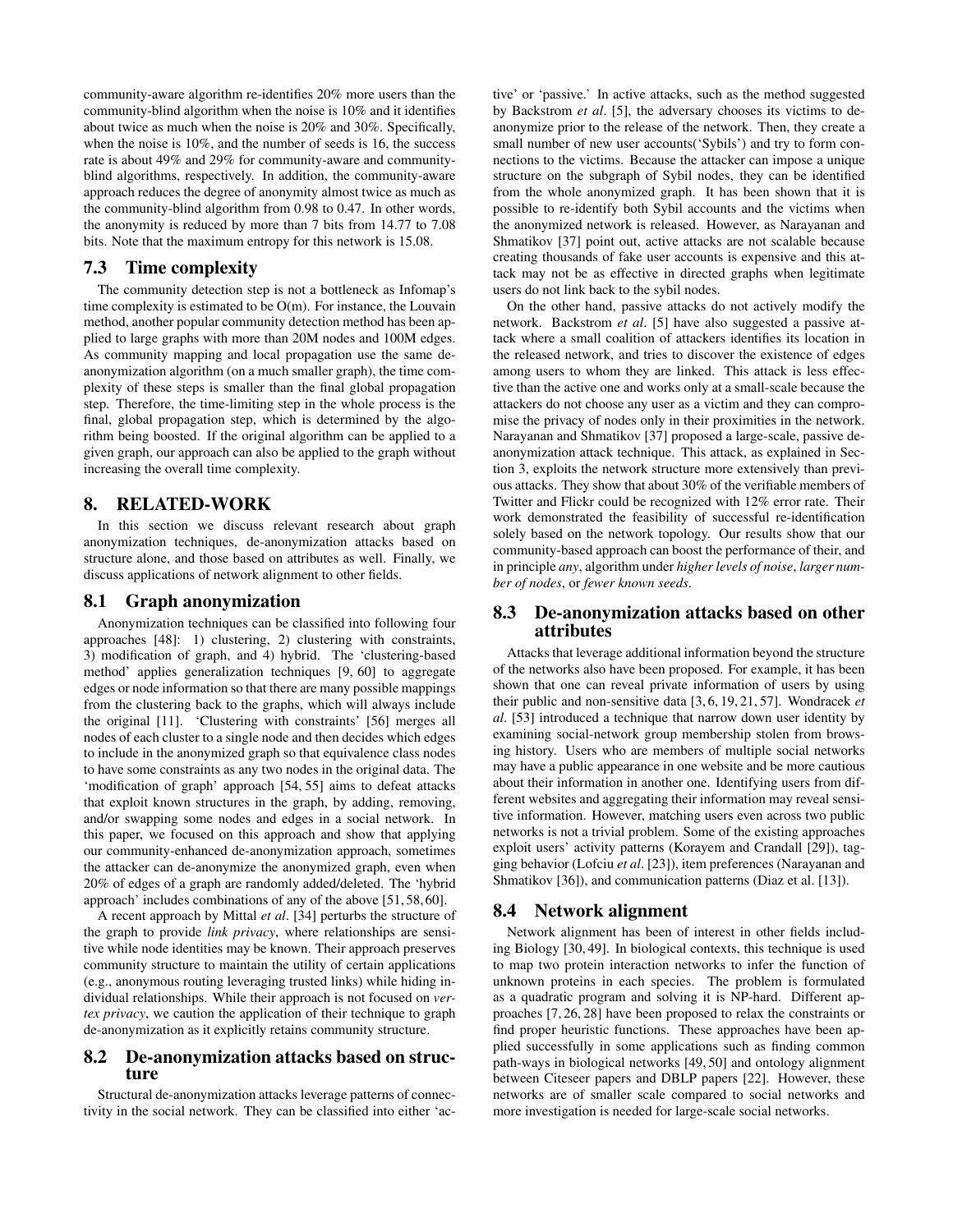# 9. CONCLUSION

We show how 'mesoscopic' properties of a social network can be leveraged to improve the degree of de-anonymization of anonymized social network datasets. In particular, decomposing the network into 'communities' allows for de-anonymization at a coarser granularity first, and then at the node level. This approach is more robust against added noise to the anonymized data set, and can perform well with fewer known seeds as well as larger networks.

Our work demonstrates the utility of community detection to deanonymization, thus exposing the importance of structural properties of networks. We would like to highlight that our approach is, in principle, not tied to any specific algorithm; we anticipate other community detection methods and community-blind network alignment algorithms could be 'plugged in' to our framework. Future work could explore ways to apply community detection to other attributes (such as location, language, time, and messages/posts) as well. These attributes can be studied at the community level before drilling down into individual communities, potentially providing even more powerful de-anonymization.

# 10. ACKNOWLEDGMENTS

This material is based upon work supported by the National Science Foundation under Award CNS-1115693 and in part supported by Microsoft. We thank Lilian Weng for providing us with network datasets; Nikita Borisov and the anonymous reviewers for their valuable comments; and John McCurley for his editorial feedback.

# 11. REFERENCES

<span id="page-10-10"></span>[1] Infomap clustering tool. <http://www.tp.umu.se/~rosvall/code.html>.

- <span id="page-10-15"></span>[2] A. Abou-Rjeili and G. Karypis. Multilevel algorithms for partitioning power-law graphs. In *Parallel and Distributed Processing Symposium, 2006. IPDPS 2006. 20th International*, pages 10–pp. IEEE, 2006.
- <span id="page-10-18"></span>[3] A. Acquisti and R. Gross. Predicting social security numbers from public data. *PNAS*, 106(27):10975–10980, 2009.
- <span id="page-10-7"></span>[4] Y.-Y. Ahn, J. P. Bagrow, and S. Lehmann. Link communities reveal multiscale complexity in networks. *Nature*, 466:761–764, 2010.
- <span id="page-10-2"></span>[5] L. Backstrom, C. Dwork, and J. Kleinberg. Wherefore art thou r3579x?: Anonymized social networks, hidden patterns, and structural steganography. In *Proceedings of the 16th International Conference on World Wide Web*, WWW '07, pages 181–190, New York, NY, USA, 2007. ACM.
- <span id="page-10-19"></span>[6] M. Balduzzi, C. Platzer, T. Holz, E. Kirda, D. Balzarotti, and C. Kruegel. Abusing social networks for automated user profiling. In *Recent Advances in Intrusion Detection*, pages 422–441. Springer, 2010.
- <span id="page-10-24"></span>[7] M. Bayati, M. Gerritsen, D. F. Gleich, A. Saberi, and Y. Wang. Algorithms for large, sparse network alignment problems. In *Data Mining, 2009. ICDM'09. Ninth IEEE International Conference on*, pages 705–710. IEEE, 2009.
- <span id="page-10-12"></span>[8] O. Berthold, A. Pfitzmann, and R. Standtke. The disadvantages of free mix routes and how to overcome them. In *Designing Privacy Enhancing Technologies*, pages 30–45. Springer, 2001.
- <span id="page-10-16"></span>[9] A. Campan and T. Truta. Data and structural k-anonymity in social networks. *Privacy, Security, and Trust in KDD*, pages 33–54, 2009.
- <span id="page-10-11"></span>[10] D. Chaum. The dining cryptographers problem: Unconditional sender and recipient untraceability. *Journal of cryptology*, 1(1):65–75, 1988.
- <span id="page-10-17"></span>[11] G. Cormode, D. Srivastava, T. Yu, and Q. Zhang. Anonymizing bipartite graph data using safe groupings. *Proceedings of the VLDB Endowment*, 1(1):833–844, 2008.
- <span id="page-10-14"></span>[12] C. Diaz, S. Seys, J. Claessens, and B. Preneel. Towards measuring anonymity. In *Privacy Enhancing Technologies*, pages 54–68. Springer, 2003.
- <span id="page-10-23"></span>[13] C. Diaz, C. Troncoso, and A. Serjantov. On the impact of social network profiling on anonymity. In *Privacy Enhancing Technologies*, pages 44–62. Springer, 2008.
- <span id="page-10-0"></span>[14] Facebook First Quarter 2013 Results, May 1, 2013. [http://investor.fb.com/releasedetail.](http://investor.fb.com/releasedetail.cfm?ReleaseID=761090) [cfm?ReleaseID=761090](http://investor.fb.com/releasedetail.cfm?ReleaseID=761090).
- <span id="page-10-5"></span>[15] S. Fortunato. Community detection in graphs. *Physics Reports*, 486(3):75–174, 2010.
- <span id="page-10-4"></span>[16] M. R. Garey and D. S. Johnson. *Computers and Intractability: A Guide to the Theory of NP-Completeness*. W. H. Freeman & Co., New York, NY, USA, 1979.
- <span id="page-10-6"></span>[17] M. Girvan and M. Newman. Community structure in social and biological networks. *PNAS*, 99(12):7821–7826, 2002.
- <span id="page-10-1"></span>[18] Google+ Bigger than Twitter with 359 Million Active Users (IGN Report), May 3, 2013. [http://www.ign.com/](http://www.ign.com/articles/2013/05/02/report-google-bigger-than-twitter-with-359-million-active-users) [articles/2013/05/02/report-google-bigger](http://www.ign.com/articles/2013/05/02/report-google-bigger-than-twitter-with-359-million-active-users)[than-twitter-with-359-million-active-users](http://www.ign.com/articles/2013/05/02/report-google-bigger-than-twitter-with-359-million-active-users).
- <span id="page-10-20"></span>[19] V. Griffith and M. Jakobsson. Messin' with texas deriving mother's maiden names using public records. In *Applied Cryptography and Network Security*, pages 91–103. Springer, 2005.
- <span id="page-10-8"></span>[20] R. Gross and A. Acquisti. Information revelation and privacy in online social networks. In *Proceedings of the 2005 ACM Workshop on Privacy in the Electronic Society*, WPES '05, pages 71–80, New York, NY, USA, 2005. ACM.
- <span id="page-10-21"></span>[21] R. Heatherly, M. Kantarcioglu, and B. Thuraisingham. Preventing private information inference attacks on social networks. 2009.
- <span id="page-10-27"></span>[22] W. Hu, Y. Qu, and G. Cheng. Matching large ontologies: A divide-and-conquer approach. *Data & Knowledge Engineering*, 67(1):140–160, 2008.
- <span id="page-10-22"></span>[23] T. Iofciu, P. Fankhauser, F. Abel, and K. Bischoff. Identifying users across social tagging systems. In *Proceedings of the Fifth International AAAI Conference on Weblogs and Social Media (ICWSM'11)*, Barcelona, Spain, July 2011.
- <span id="page-10-9"></span>[24] B. W. Kernighan and S. Lin. An Efficient Heuristic Procedure for Partitioning Graphs. *The Bell system technical journal*, 49(1):291–307, 1970.
- <span id="page-10-13"></span>[25] D. Kesdogan, J. Egner, and R. Büschkes. Stop-and-go-mixes providing probabilistic anonymity in an open system. In *Information Hiding*, pages 83–98. Springer, 1998.
- <span id="page-10-25"></span>[26] G. W. Klau. A new graph-based method for pairwise global network alignment. *BMC bioinformatics*, 10(Suppl 1):S59, 2009.
- <span id="page-10-3"></span>[27] J. Kleinberg. Anonymized social networks, hidden patterns, and privacy breaches. In *International Workshop and Conference on Network Science (NetSci07)*, May 2007.
- <span id="page-10-26"></span>[28] G. Kollias, S. Mohammadi, and A. Grama. Network similarity decomposition (nsd): A fast and scalable approach to network alignment. *IEEE Trans. on Knowl. and Data Eng.*, 24(12):2232–2243, Dec. 2012.